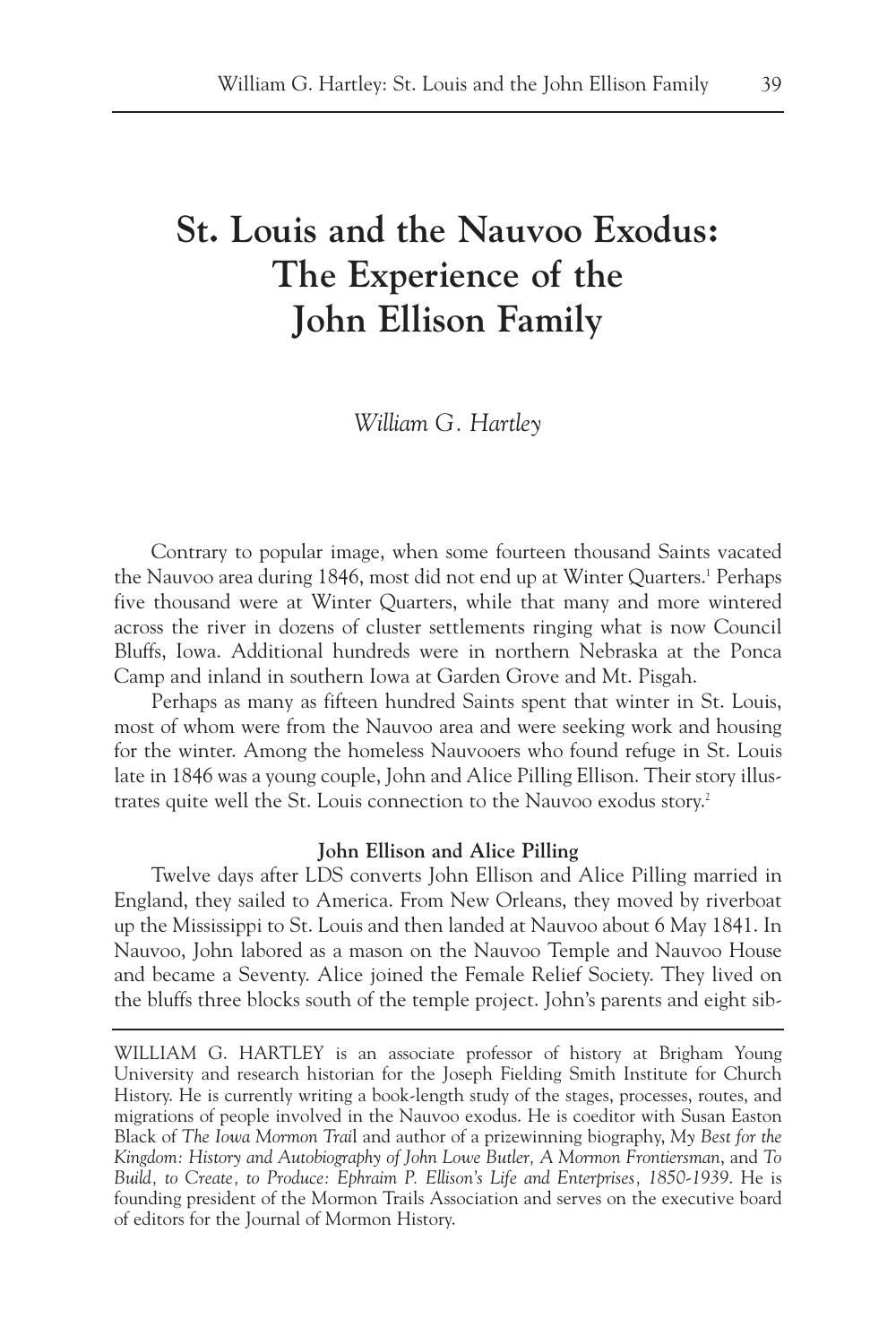lings arrived from England in 1843. Father Matthew Ellison bought land nine miles east of Nauvoo in Rock Creek Township and farmed on eighty acres there.

#### **The Exodus from Nauvoo**

At the time of the 1846 exodus from Nauvoo, John and Alice had two children, both born in Nauvoo: Margaret Jane (1842) and John Ammon (1845).

Brigham Young's Camp of Israel, numbering two to three thousand, was the first wave of Saints to leave Nauvoo.3 They crossed the Mississippi River and headed west into Iowa in February and March 1846. This advance company was followed by the main migration from Nauvoo that occupied the spring months of April, May, and June.4 But John and Alice and the children stayed behind at Nauvoo through the summer. Best estimates are that fourteen thousand Latterday Saints poured out of the Nauvoo area during 1846.<sup>5</sup> Nauvoo, a mere seven years old, became mostly deserted—practically a ghost city. Wagon trains of Saints moved like a long snake followed by scores of tiny snakes across the breadth of Iowa, establishing or passing by or through way stations at Mt. Pisgah and Garden Grove. By June, the main Camp of Israel reached bluffs overlooking the swift Missouri River. By fall, they had crossed the river and created Winter Quarters at present Florence, Nebraska. Church leaders intended to relocate the Saints in the Rocky Mountains region the next year.<sup>6</sup>

Meanwhile, as summer waned, a few hundred stragglers remained behind in the Nauvoo area for various reasons—poor health, lack of money to buy an outfit of wagon and teams, legal or business complications, or family connections. John and Alice and their children did not join the exodus because of health problems. During September, anti-Mormon vigilantes, impatient for all Saints to be out, attacked the city. Outnumbered Mormon defenders surrendered after a brief skirmish called in LDS records the "Battle of Nauvoo." Vigilantes occupied the city and pillaged, bullied, and finally forced the last Mormon residents  $out.<sup>7</sup>$ 

A family story tells about Alice Ellison during those dangerous days. When mobbers tried to take Alice's cow, the story says, she armed herself with a long hickory stick that was about as hard as iron. "If you take my cow, I'll use this on you," she warned. She knew how much her family needed that cow. The mob leader ordered: "Stand aside, men. A woman who has that much courage, let her take her cow."8

At this time of crisis, John was too ill to move his wife and two small children across the river. He "was so sick he could only sit up a few minutes at a time." He regretted that he "couldn't help defend the Saints."9 His father, Matthew, came during the night with a wagon and took the family back to his home in Rock Creek Township. Matthew insisted that John stay there until he recovered. John became delirious from the bilious fever, which wracked his body for about thirteen weeks. Finally, in November 1846, John sold his house and lot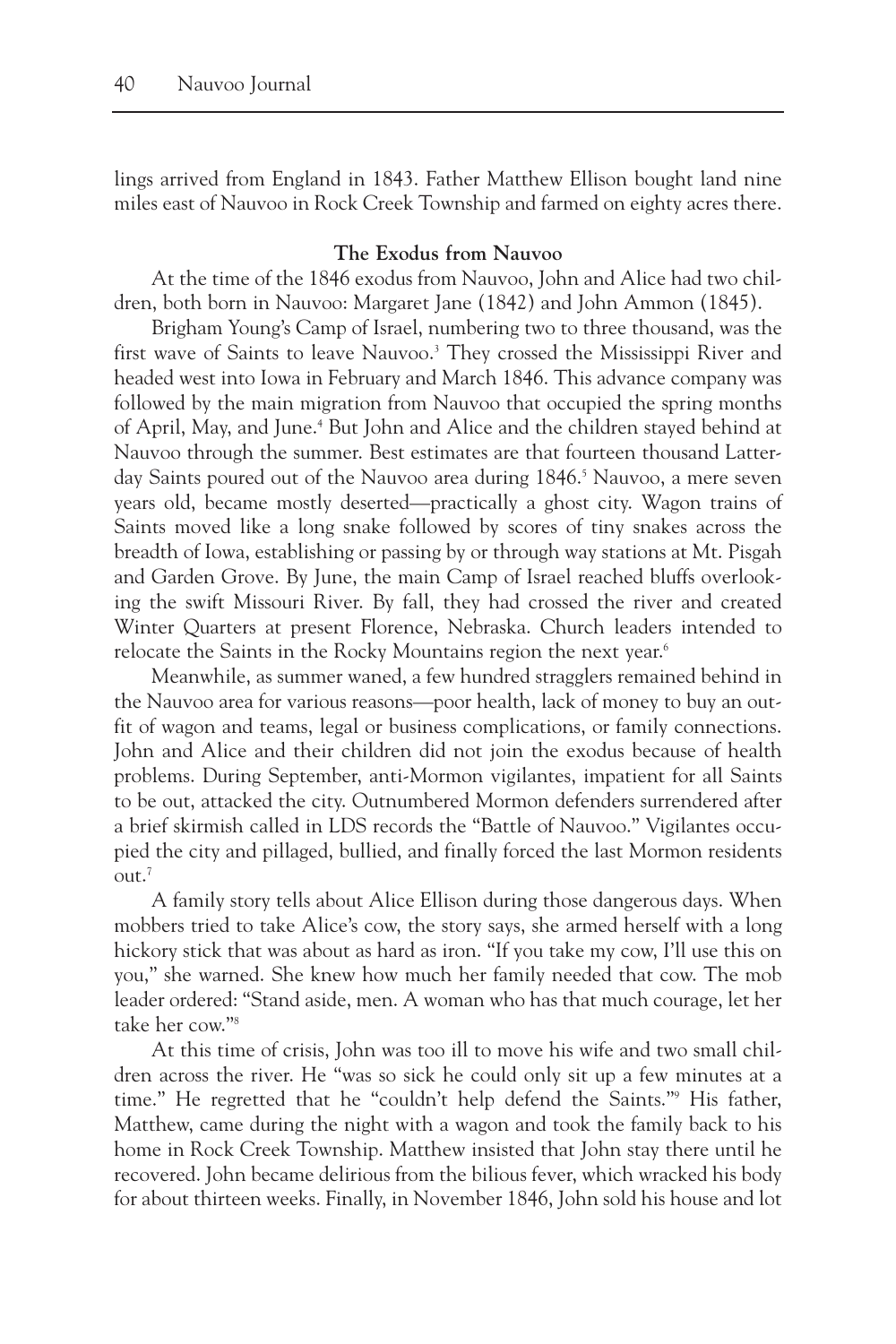in Nauvoo—but only for half the price he had paid for it. As Illinois' last fading autumn leaves were falling, the couple bid farewell to the City of Joseph.

Winter was at the door, and John was not physically well. With wind, rain, and snow coming, it seemed foolish to try to cross Iowa or to live in rough conditions in Iowa, especially with small children. Their easiest and wisest course was southward, to St. Louis, where they could find housing, work, and friends. Father Matthew probably drove them to the Keokuk ferry, to Warsaw, or to Quincy and put them on a riverboat bound for St. Louis.<sup>10</sup>



*John and Alice Pilling Ellison Courtesy Gibbs Smith Publishing*

John and Alice's departure physically split apart the newly planted American/Mormon trunk of the Ellison family tree. (Why John's parents and his eight siblings chose not to head west is not clear. The parents had bought eighty acres of land nine miles east of Nauvoo in 1843 and would not leave it. Most of the children married locally and lived nearby.) Both branches kept somewhat in contact by mail. After the transcontinental railroad linked Utah with the Midwest in 1869, Utah Ellisons visited Illinois relatives. Kinship and contact between these two branches of Matthew and Jane Ellison's family continues to this day.<sup>11</sup>

#### **Refugee Saints in St. Louis**

John and Alice arrived in bustling St. Louis late in 1846. In spite of the Missouri government's 1838 "extermination order" against Latter-day Saints, St. Louis always served as "an oasis of tolerance and security" for them, including those who came there after Nauvoo was vacated. From 1846 to 1855, hundreds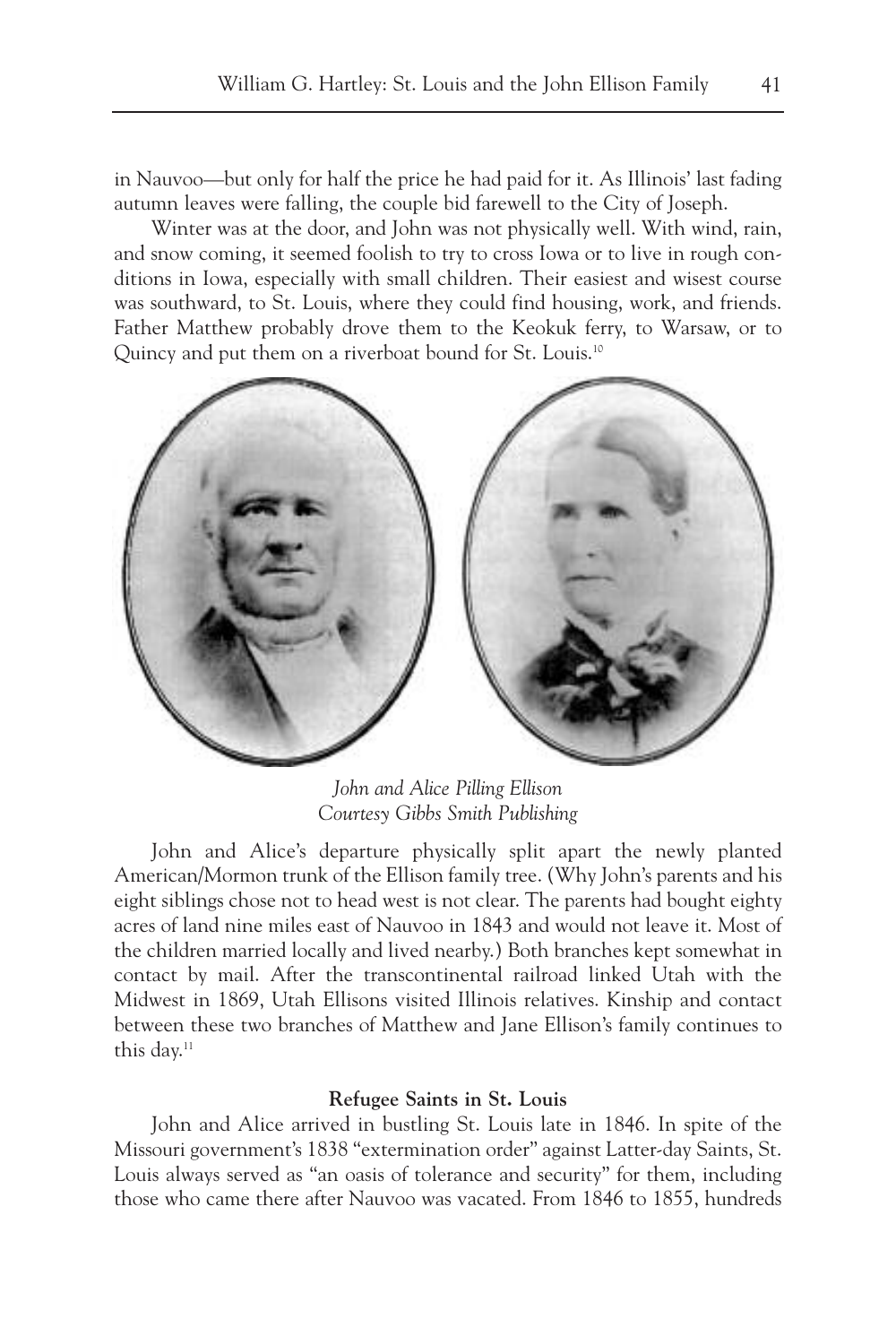of LDS immigrants from Europe came upriver via New Orleans and stayed a year or more in St. Louis to work until they could go west. A busy trade depot and river port, the city supported a population of sixty thousand when the Ellisons arrived. John found work in a printer's office, laboring as a pressman for the Union Printing Company until 1851.<sup>12</sup>

When the family reached St. Louis, John was then twenty-eight, Alice twenty-six, Margaret four, and John Ammon, one. At St. Louis, two new children joined the family and two were buried there. The births, deaths, and dates  $are^{13}$ 

| 18 August 1847 | Death of John Ammon, age 2   |
|----------------|------------------------------|
| 4 March 1848   | Birth of David Samuel        |
| 26 July 1849   | Death of David Samuel, age 1 |
| 10 June 1850   | Birth of Ephraim Peter       |

James Palmer, another Saint from Nauvoo, said that "many of our people came to Saint Louis." For them, a branch of the Church was organized and soon had five hundred members. Branch President Joseph A. Stratton rented the Mechanics Institute where, Palmer said, "on the saboths we assembled in publick worship and partook of our sacraments."14 More and more Saints arrived from the Nauvoo area and from Europe. At a 31 January 1847 LDS conference, the first held after the Ellisons arrived, clerks calculated that 1,478 Saints lived in the St. Louis area. Two months later, the sole branch in the city was divided into six branches within the St. Louis District, and three more were added that year. Nathaniel H. Felt was district president.15 By September 1849, the district had mushroomed to include three to four thousand members, giving the Ellisons a good number of Saints with whom to associate. To accommodate the large number of members attending Sunday services, leaders rented the St. Louis Concert Hall on Market Street.<sup>16</sup>

Many St. Louis Saints, including the Ellisons, lived in what was for them one of the wickedest places they had ever seen on earth. James Palmer observed:

If we had wished to live after the manners and customs of the gentiles, . . . we had now the opertunity of doing so. We lived among a moneyed people. There were liquor shops at nearly every corner of the streets and houses of prostitution in abundance, for all the people wished to patronize them. And gambling houses a plenty. There was no lack what ever in this respect, every person was looking for his gain from his quarter—money first, religion last.17

#### **The Mexican War and Gold Rush**

Historic events enveloped the Ellisons in St. Louis. During 1846–47, the Mexican War excited St. Louis's populace. News announcing American victories triggered celebrations. Boats paraded, boys built bonfires at intersections and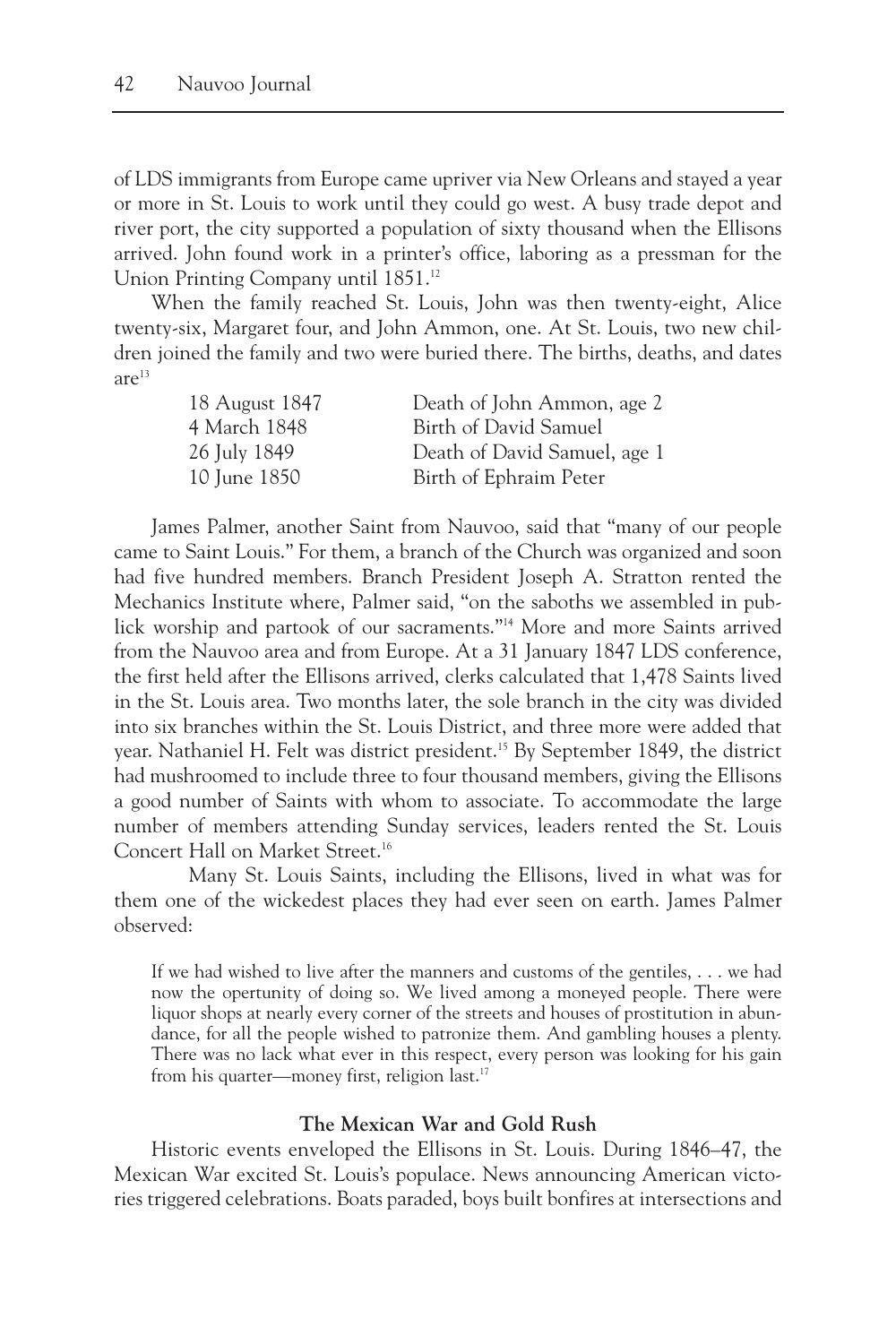street corners, and candles were lit and displayed "in nearly every window of the city."18

In 1849, local businesses boomed when people flooded into St. Louis because of the California gold rush. From St. Louis, 58 "fine steamers" plied the Missouri River, 75 the upper Mississippi, 150 the Ohio, 28 the Illinois River, 28 the Tennessee River, and 100 the lower Mississippi. "Boats could not be built fast enough" to handle the flow of passengers and freight.<sup>19</sup>

## **The Great Fire of 1849**

The "Great Fire of 1849" broke out by the river, where it destroyed twentythree steamboats and then burned fifteen blocks of the business district.<sup>20</sup> James Palmer recalled the conflagration:

[A] terrible fire broke out on the levee among the steam boats which soon struck the city when in a short time front street appeared to be all on fire and the heat so terrible that the engines could not be effectively brought to bear upon it, and were used only to check its progress with but little effect, the fire fiend was doing his work bravely when visited the spot in the dead hour of the night the wind, driving the flames fearfully towards the heart of the city.<sup>21</sup>

In the fire's aftermath, St. Louis businesses suffered until they could be rebuilt. "Thousands were thrown out of work."22

### **Killer Cholera Epidemic**

In 1849, cholera gave St. Louis it second disaster in one year, and this one directly hit the Ellisons' household. In the midst of the gold-rush boom, immigrants from Germany and Holland, where cholera was raging, carried the dreaded disease to New Orleans and then upriver. Early in 1849, St. Louis reported the beginnings of the plague:

The disease idled along until May, when it began to strike with triphammer blows reaching a peak in July, when 145 persons died in one grisly day and 722 in one week. By July 30th 4,547 cholera victims had been buried in the city since the first of the year.

The custom of tolling church bells for funerals was abandoned to ease the grief of those touched by the epidemic. The outbreak caused business to halt from May to August, except the grocery and grog shops.<sup>23</sup>

St. Louis was hit harder than any city in the Union. The majority of victims were recent immigrants. One-third were children under age five. David Ellison, John and Alice's little boy, was one of the child victims. He died on 26 July 1849 and was buried in the "strangers" section, or public section, of the Christ Church Episcopal Cemetery. Because the epidemic "nearly filled the existing city graveyards," this cemetery was crammed with cholera victims that summer.<sup>24</sup>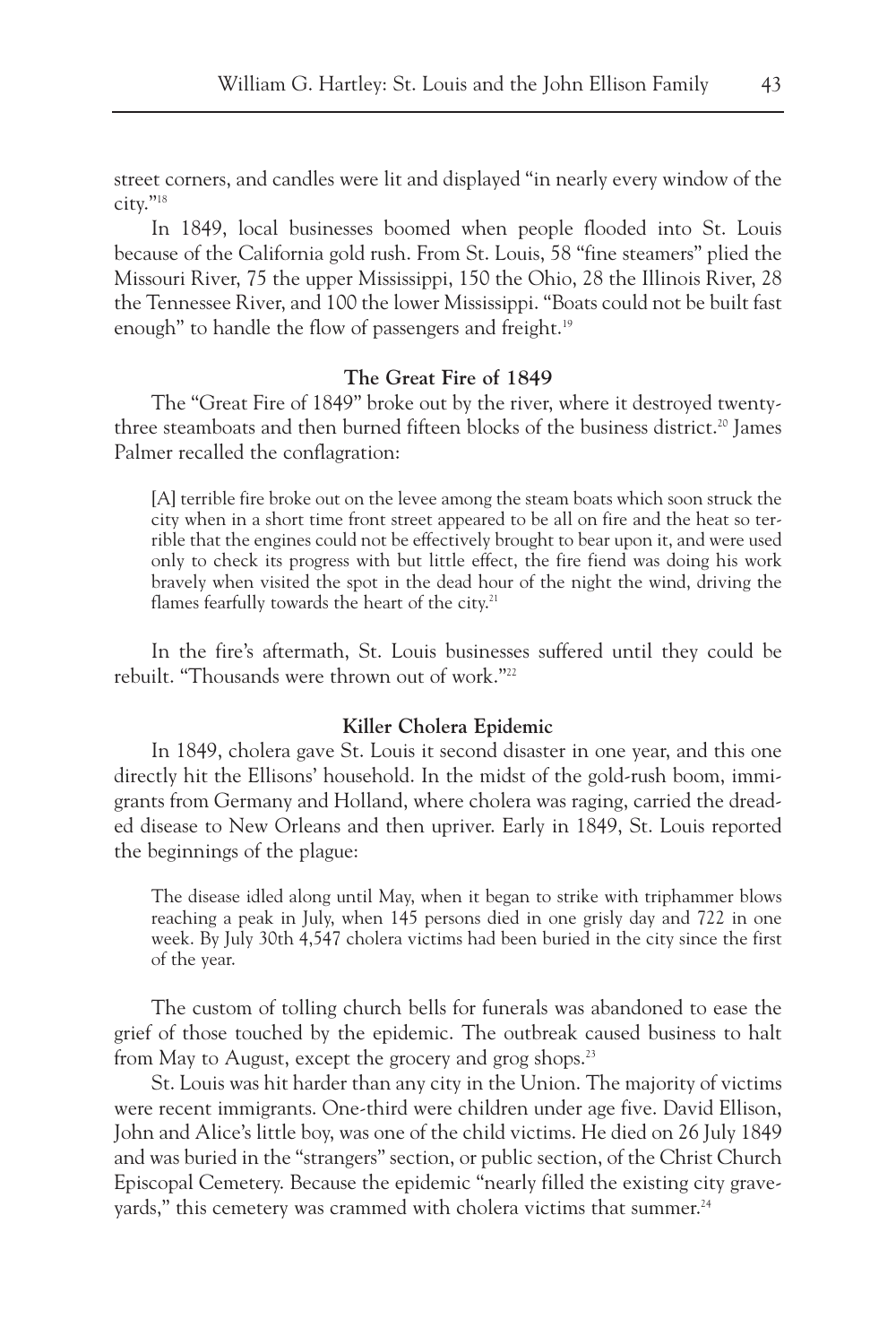To die of cholera, as David did, was to suffer a terrible death. Asiatic cholera, or cholera morbus, was a highly contagious bacterial disease spread by food, water, and flies. It was a dreaded plague because it struck large numbers, attacked its victims quickly, and caused many deaths, and the doctors could do little for it. After the bacteria's incubation period of twelve to twenty-four hours, victims felt their intestinal tracts become inflamed and their bodies being poisoned. They suffered abrupt, excessive diarrhea that could purge three to four gallons in a day. Vomiting followed the diarrhea. The patient quickly dehydrated, the skin became cold and withered, and the face became drawn. Blood pressure fell, and the pulse became faint. Severe muscle cramps and intense thirst accompanied the increasing dehydration. Some victims then fell into a stupor or become comatose and died of shock. The disease ran its course rapidly in its victim within two to seven days.<sup>25</sup>

The Saints constantly administered to their sick coreligionists during that sickly season. Many who tried to help became victims themselves.<sup>26</sup> "Nurses" could not be hired to work where cholera set in," James Palmer recalled, and no one would drive the bodies to the cemeteries. Palmer, holding his breath, helped move the corpse of a victim. But then his aged mother began feeling ill and "in a few hours she was a dead corpse." He returned from burying her and another victim and then saw his brother-in-law, his sister, and her youngest child die. St. Louis, Palmer lamented, seemed like a "doomed city."<sup>27</sup> Another LDS cholera victim known by the Ellisons was Thomas Clayton, who had shared the Ellisons' property lot in Nauvoo.

#### **Departures to Kanesville, 1850-52**

After losing both sons in St. Louis, John and Alice became the parents of a baby son, Ephraim Peter Ellison, born on 10 June 1850. At that time, LDS immigrants from England were pouring through St. Louis. On 17 June 1850, the LDS newspaper *Frontier Guardian*, published at Kanesville, reported that more than a thousand immigrants had passed through St. Louis during a four-day period. Among the arrivals from England that spring were Alice's parents, John and Peggy Pilling, and children Richard, Mary Ann, and Joseph. The Pillings reunited with Alice and another daughter, Susannah Laycock. They did not meet Susannah's husband, however, because he had disappeared the year before during a trip downriver to New Orleans. Not until a century later did relatives finally learn that he had died of cholera and was buried at "Iowa Point" on 30 May 1849. The Pillings continued on to Kanesville. They took with them Susannah's child, Elijah Laycock. The 1850 St. Louis census lists no Pillings but does show John, Alice, Margaret, and Ephraim Ellison.<sup>28</sup>

The Ellisons decided to head west with LDS wagon companies in 1851. John bought two cows and two yoke of oxen and shipped these, along with a wagon, plow, and other tools, upriver to the Saints' outfitting camps at Kanesville in care of Alice's uncle, Michael Pilling.<sup>29</sup> Before departing, the fam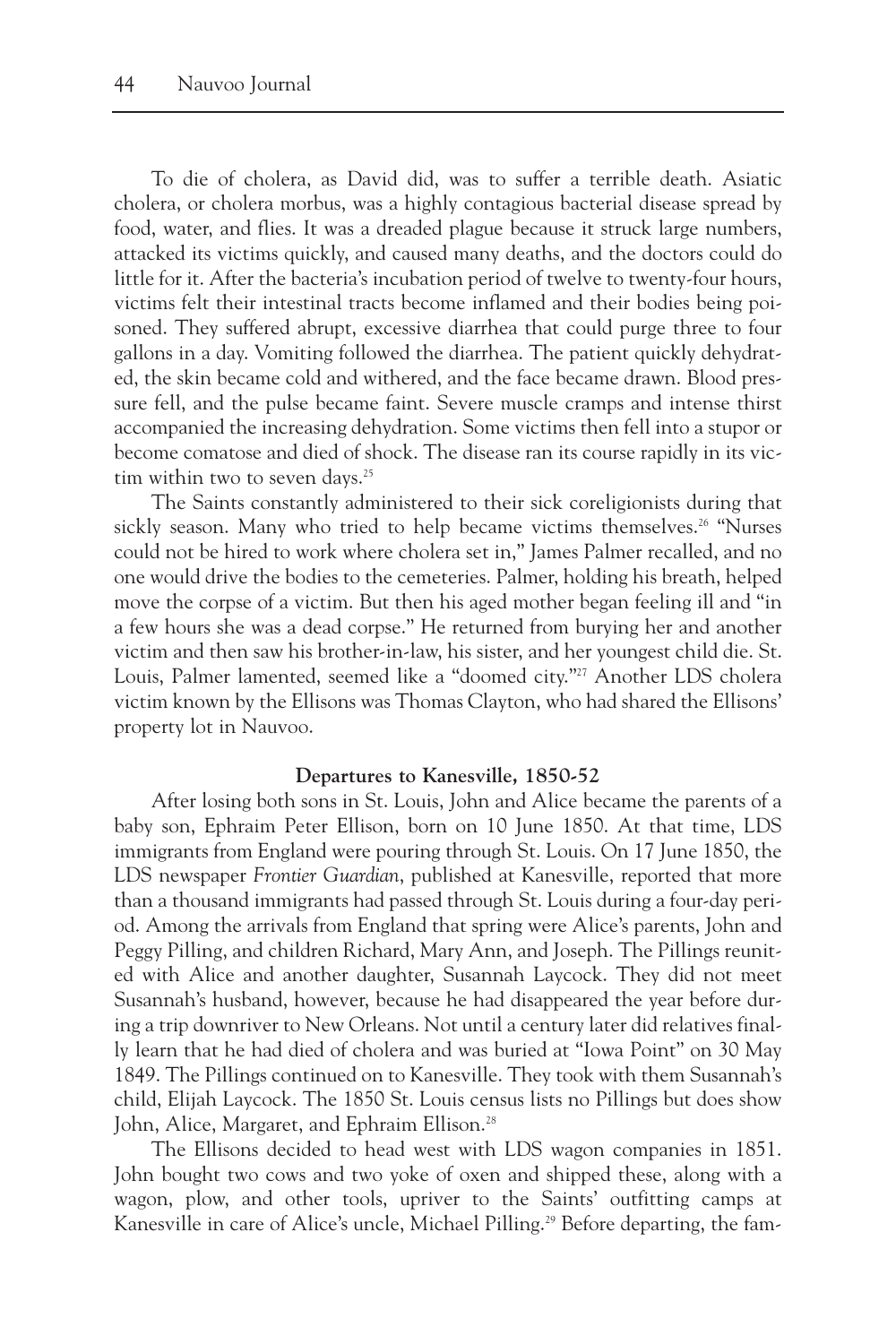ily obtained Church membership certificates from St. Louis District President Thomas Wrigley. Alice's is dated 31 May 1851 and verifies that she was a member in good standing.<sup>30</sup> In June, the Ellisons headed for Kanesville on the steamboat *Isabell* up the Missouri River, hoping to arrive in time to join wagon parties outfitting there. Unfortunately, high water and driftwood detained them for three weeks at St. Joseph, Missouri. They saw logs and whole trees continually floating by, making the Missouri River unsafe for boats. Finally, aboard an open ferry boat in which torrential rains drenched them, they reached Council Point near Kanesville.<sup>31</sup>

Family sources say the Ellisons arrived too late to join the last wagon train that season—the final three trains left between 21 June and 7 July.<sup>32</sup> However, historian Orson F. Whitney said they did not go west because they were "detained by sickness."33 They then resolved to spend fall, winter, and spring in the Kanesville area. Kanesville was a Mormon town created to replace Winter Quarters, Nebraska. From 1848 to 1852, Kanesville thrived as a way station and outfitting point for Mormons bound for Utah. Apostle Orson Hyde presided over Kanesville and about ninety small LDS satellite settlements. By 1850, a year before the Ellisons came, Kanesville had 350 houses, "principally of logs," a large log tabernacle, and a two-story schoolhouse. By 1852, when the Ellisons left the area, Kanesville and vicinity held some five thousand residents.<sup>34</sup>

John rented land about eight miles north and east of Kanesville in Pigeon Grove, a temporary gathering hamlet of LDS settlers. There he plowed, planted corn and potatoes, built a log cabin, and prepared for winter. Fortunately, he located the stock and tools he had sent the previous year. The family's two cows provided them milk and butter, and they ate much cornbread. John bought two pigs to help provide future food. Alice found her family, the Pillings, at Kanesville. Her brother Richard helped Apostle Orson Hyde build a printing office. Then, Richard and other men went up the Boyer River (into present Harrison County) to build sixty houses for poor Saints coming from the East and from Europe.<sup>35</sup>

The John Ellison family went to Utah in 1852 in the Thomas C. D. Howell wagon train in 1852. They settled in Kaysville, Utah, in a section that later became Layton. Six decades later, E. P. Ellison, the boy born in St. Louis, was one of Mormonism's and Utah's leading businessmen.<sup>36</sup>

Almost all published histories of the exodus from Nauvoo concentrate on Brigham Young's Camp of Israel experiences. However, a "wide-angle lense" is needed to bring into the exodus picture the movements of those who left the Nauvoo area not with the famous winter group but in the spring, summer, and fall departures and to view the many directions they went other than to Winter Quarters. Hundreds found winter refuge and made temporary stops in scores of other places, including St. Louis. Hopefully, this case study of the Ellisons demonstrates why research regarding the St. Louis aspect of the Nauvoo exodus is needed if the accurate, fuller picture is ever to be seen.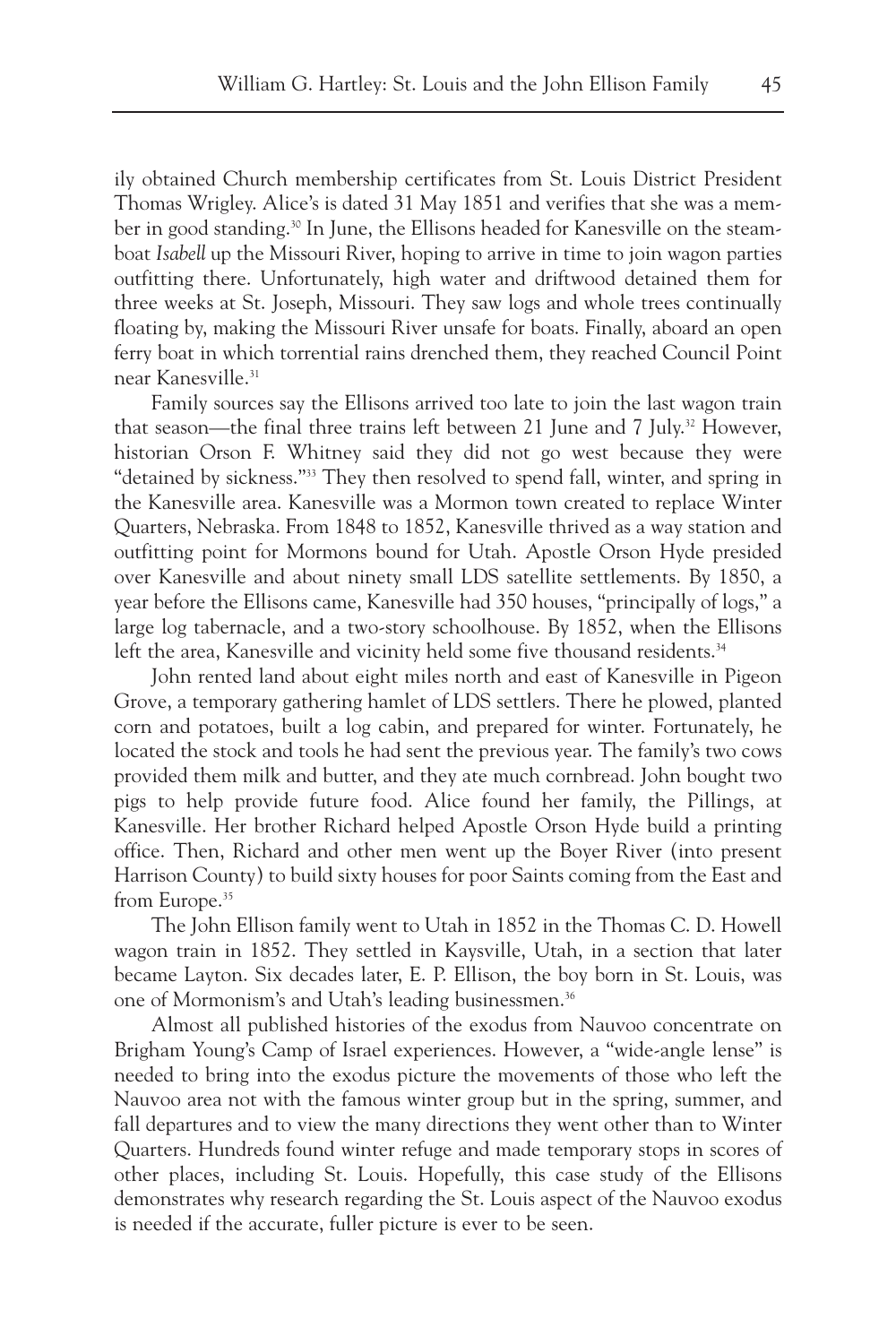#### **Notes**

1. See my recent population calculations for Nauvoo and for the exodus in William G. Hartley, "The Pioneer Trek: Nauvoo to Winter Quarters," *The Ensign* (June 1997), 31, 42, and endnote 70, and in Hartley, "Gathering the Dispersed Nauvoo Saints, 1847–1852," *The Ensign* (July 1997), 12–29, particularly the chart on p. 15.

2. This article is adapted from Chapter 3 of my recent book, *To Build, to Create, to Produce: Ephraim P. Ellison's Life and Enterprises, 1850–1939* (Salt Lake City: Ellison Family Organization, 1997).

3. Richard E. Bennett, *Mormons at the Missouri, 1846–1852, "And Should We Die . . ."* (Norman: University of Oklahoma Press, 1987), Chapters 1 and 2.

4. William G. Hartley, "Spring Exodus from Nauvoo: Act Two in the 1846 Mormon Evacuation Drama," in Susan Easton Black and William G. Hartley, eds., *The Iowa Mormon Trail* (Orem, Utah: Helix Publishing, 1997), 61–83.

5. See note 1 above.

6. Lewis Clark Christian, "Mormon Foreknowledge of the West," *BYU Studies* 21 (Fall 1981): 403–15, and Ronald K. Esplin, "'A Place Prepared': Joseph, Brigham, and the Quest for Promised Refuge in the West," *Journal of Mormon History* 9 (1982): 34–58.

7. Bennett, *Mormons at the Missouri*, 82–83.

8. Olive Lavinia Ellison Taylor, "Alice Pilling Ellison," typescript, Ellison Family Archives (cited hereafter as EFA), c/o Peter Ellison, Salt Lake City, Utah, 2–3.

9. Olive Lavinia Ellison Taylor, "John Ellison," typescript, EFA, 4.

10. Ibid.

11. Mary H. Seigfried, *Family History of Matthew and Jane Ellison and Descendants* (N.p: Ellison Family Association, n.d.), copy in EFA. Both branches of the family attend Matthew and Jane Ellison family reunions. According to Seigfried (p. 27), the Ellison Family Association hosted the first such reunion in 1933. The eleventh annual reunion was held in Nauvoo in August 1943. See "Ellison Family Celebrates 100 Years in County," *The Carthage Republican*, 18 August 1943.

12. Stanley B. Kimball, "The Saints and St. Louis, 1831-1857: An Oasis of Tolerance and Security," *BYU Studies* 13 (Summer 1973): 489-519; Mattie A. Ellison Allred, "John Ellison," 1; J. H. Sloss, *The St. Louis Directory for 1848* . . . (Charles and Hammond, 1848). Reference to Union Printing is in "John Ellison" sketch in Orson F. Whitney, *History of Utah* (Salt Lake City: George Q. Cannon and Sons, 1904), 4:399, and "John Ellison" in *Biographical Record of Salt Lake City and Vicinity* (Chicago: National Historical Record Company, 1902), 406.

13. Information about what caused John Ammon's death and where he was buried is lacking, as are details about David Samuel's birth.

14. James Palmer Reminiscences, Microfilm of Holograph, LDS Church Historical Department Archives (cited hereafter as LDS Archives), Salt Lake City, 80–81.

15. Kimball, "The Saints and St. Louis," 507.

16. Ibid., 508. Kimball says that the Concert Hall was on the west side of Market Street between Second and Third streets.

17. James Palmer Reminiscences, 92.

18. Walter B. Stevens, *St. Louis, The Fourth City, 1764–1909* (St. Louis: S. J. Clarke Publishing Co., 1909), 566.

19. Ibid., 857.

20. Stevens, *St. Louis, The Fourth City*, 770.

21. James Palmer Reminiscences, 84.

22. James Neal Primm, *Lion in the Valley, St. Louis, Missouri* (Boulder, Colorado: Pruett Publishing Co., 1981), 174. An interesting Ellison footnote to this St. Louis fire is